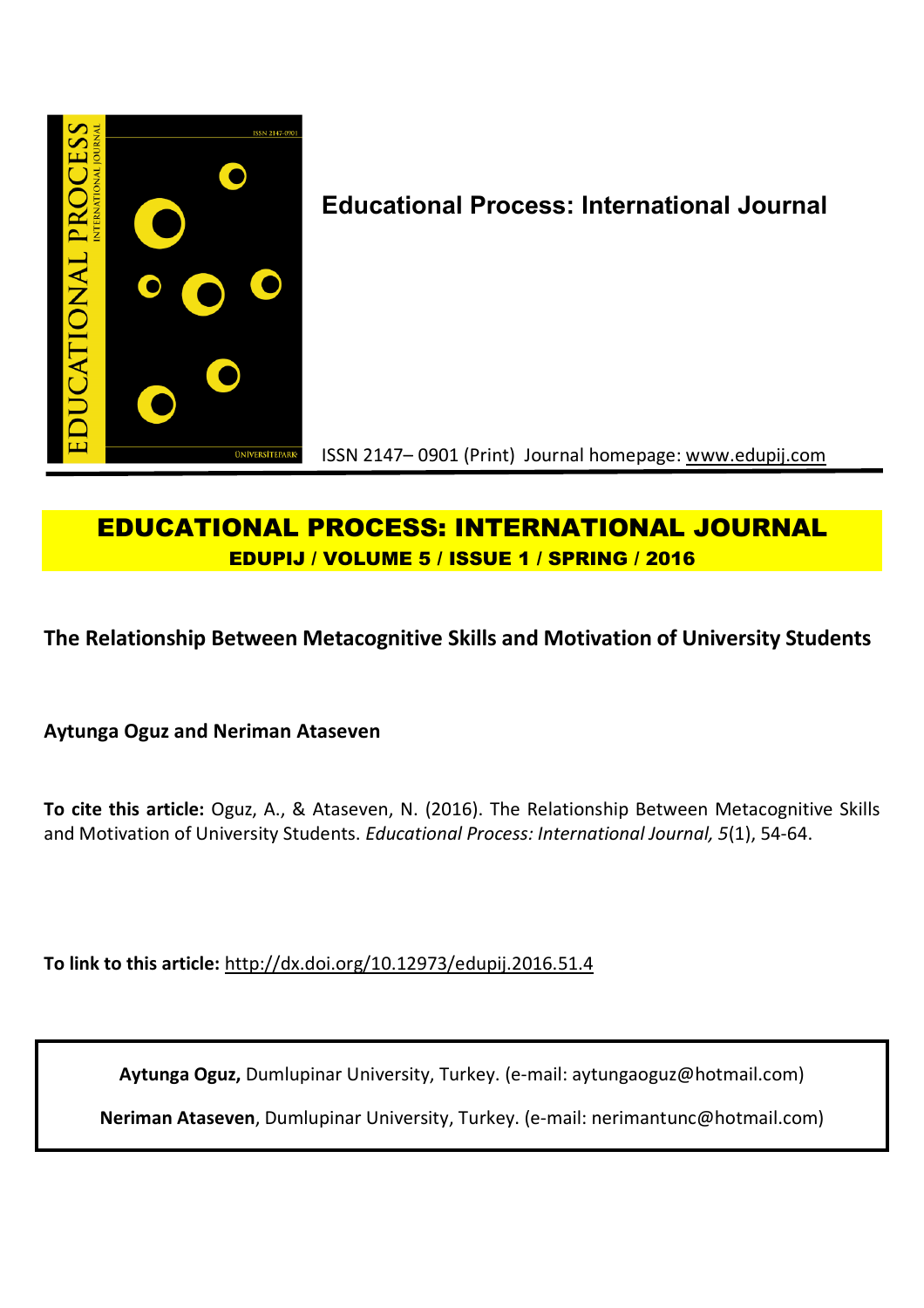## **The Relationship Between Metacognitive Skills and Motivation of University Students**

### AYTUNGA OGUZ and NERIMAN ATASEVEN

### **Abstract**

The aim of study is to determine the relationship between metacognitive skills and motivation of students in the education faculty. Research in correlational survey method includes 520 university students. "Metacognitive Skills Scale" and "Academic Motivation Scale" are used for data collection. Descriptive statistics, Pearson Correlation Coefficient, t test, ANOVA were used for data analysis. According to findings, there is a positive and significant relationship in low level between metacognitive skills and IMTK, IMTA, IMES, EMID, EMIN, and EMER and a negative and significant relationship in low level between metacognitive skills and AMOT. A significant difference is found on students' metacognitive skills according to grade, status of reading in a month and whether or not having taken a lesson on learning strategies. Furthermore, a significant difference in students' EMID, EMIN, and AMOT according to gender and field, in IMTK, IMTA, IMES, and AMOT according to status of reading in a month and in IMTA and IMES according to whether or not having taken lessons on learning strategies was found.

**Keywords:** metacognition, metacognitive skills, motivation, preservice teacher, teacher training.

Fraskef DOI: 10.12973/edupij.2016.51.4

………………………………………........….....………………………………...……………

EDUPIJ / ISSN 2147– 0901 © 2016 Copyright © 2016 by ÜNİVERSİTEPARK Limited edupij.com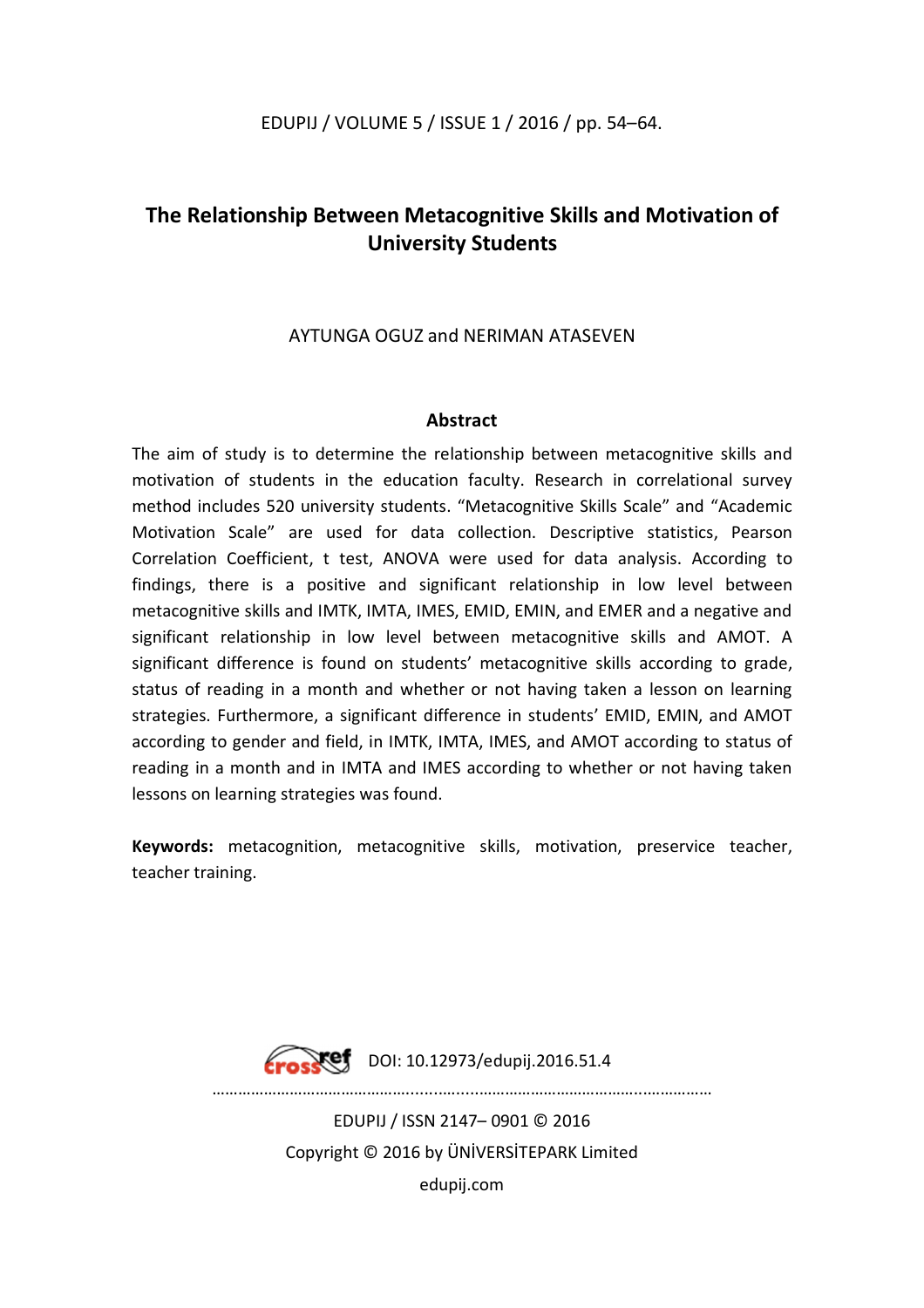#### **Introduction**

In this information society, students need to take responsibility for their own learning, and to be aware of how to do so. In our age, how individuals learn is more important than what they learn and students are expected to be able to learn to learn (Ozden, 2011). If students do so, they can plan, organize and evaluate the results of their learning, and perform better without someone' teaching them throughout their lives. Individuals' learning to learn can determine their learning needs, objectives, learning methods, techniques and materials and evaluate their learning (Savin-Baden & Major, 2004). Learning to learn requires development of individuals' metacognition skills and using these skills effectively and efficiently (Hoskins & Fredriksson, 2008; Taylor, 1999). In this context, learning to learn is related to metacognition and this process begins with the development of metacognition.

Metacognition is individuals' storing information in their mind, comprehending and relating it with other information and monitoring other cognitive activities (Flavell, 1979). Individuals' monitoring their learning effectively and making their metacognition active during learning develop their metacognitive skills. Metacognitive skills consist of skills in planning, evaluating and monitoring learning (Vrieling, Bastiaens, & Stijnen, 2012). Anderson (2002) defines metacognition as students' thinking what they know and don't know, and states that this skill is the key factor of learning. Individuals with these skills can monitor their learning; know how to spare time for their studying and the most effective way to followed. Additionally, when they cannot learn, they are aware of how they can solve the problems and how they can find and correct their mistakes. They can always keep their beliefs strong that they will be successful, even if they do wrong (Senemoglu, 2012). Metacognitive skills require individuals' thinking about their own thoughts (Taylor, 1999). They help individuals learn and know how they can learn (Slavin, 2013). In this way, students can make their own decision independently in a true way and in their own time; can organize their learning process in unique way and achieve their objectives. According to Pintrich (2002), metacognitive skills shouldn't be construed as a lesson to be taught, but should be given to students by integrating the content of different subject areas. Furthermore, the teacher should include how and where they teach these skills in a lesson plan. In literature, it is seen that metacognitive skills increase success ( Álvarez, 2010; Jacobs & Paris, 1987; Martinez, 2006; Taylor, 1999), correlate with self-efficacy (Landine & Stewart, 1998; Moores, Chang, & Smith, 2006), develop critical thinking (Magno, 2010; Ku & Ho, 2010), problem-solving skills (Hacker & Dunlosky, 2003; Teong, 2003), and learning strategies (Anderson, 2002; Wittrock, 1988), and increase self-regulating skills (Vrieling et al., 2012).

As well as metacognition, one variable that affects learning is motivation (Landine & Stewart, 1998; Vrieling et al., 2012). Researchers state that students primarily should be motivated for learning to use their metacognitive skills and manage this process (Mayer, 1998; Winne & Baker, 2013; Rathert, 2012). So, if students' motivation for learning is low, it is not thought that they can make the effort for determining their learning goals, or choosing and using the methods, techniques and strategies and evaluating learning. Students exhibit positive attitude towards learning and become motivated as long as they discover their own learning way and see themselves as successful. Metacognitive skills help students discover individual learning difficulties, solve problems and be motivated (Paris & Winograd, 1990).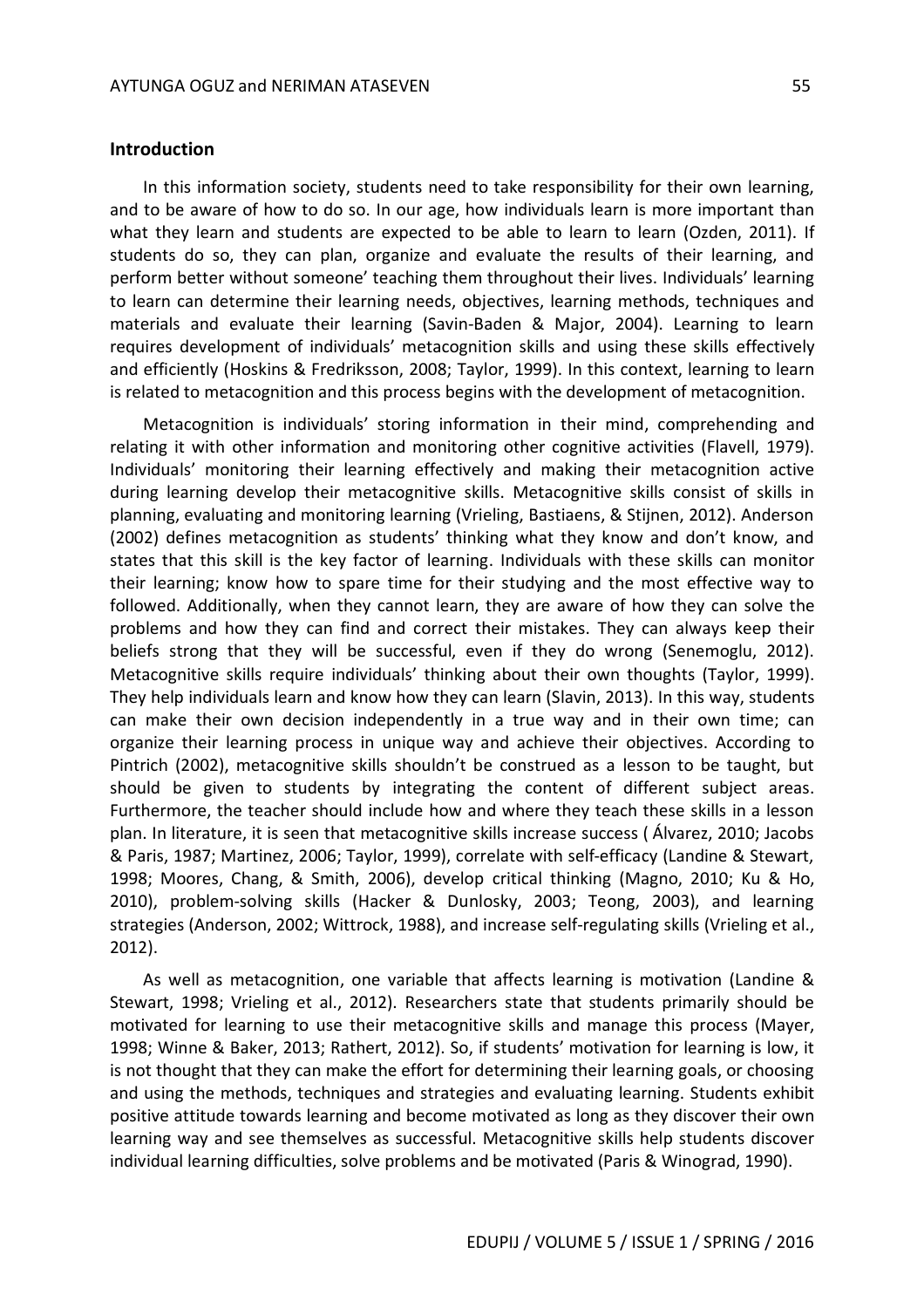Motivation is an essential process for students to initiate and maintain learning activities occurring in context of a specific objective (Schunk, Pintrich, & Meece, 2008). Individuals may have not only different levels but also different kinds of motivation such as intrinsic and extrinsic motivation in the learning environment (Deci & Ryan, 1985). Intrinsic motivation expresses that learning occurs for the purpose of enjoyment and delight, while extrinsic motivation expresses that learning occurs with outsourced reasons such as penalty and rewards (Ryan & Deci, 2000). In the learning process, students' motivation should be balanced, both intrinsically and extrinsically (Deci & Ryan, 1985). When a student is motivated extrinsically, and sees that his/her expected result doesn't meet for his/her effort, motivation can decrease. One of the most effective way students can be motivated in the learning process is said to be making them go into the mysterious world of learning. According to Zimmerman, Bandura, and Martinez-Pons (1992), students' directing their learning process, determining learning goals, using appropriate strategies for accomplishing these goals and achieving success are very important features for their motivation. It is possible to mention about positive results of motivation in learning process. In literature, it is seen that motivation increases success (Eymur & Geban, 2011; Mayer, 1998; Ryan & Deci, 2000; Slavin, 2013), that it is related to self-efficacy (Bandura, 1982; Cerino, 2014) and epistemological belief (Paulsen & Feldman, 1999), and it increases the use of learning strategies (Liu, 2012; Witrock, 1988) and school belonging (Goodenow & Grady, 1993).

Students' motivation to learn, and in this way develop metacognitive skills, are among the factors for success. Teachers can be said to be the most important guide in this way for students. Teachers should be a model for students in using metacognitive skills (Martinez, 2006). Therefore, they can help students be active rather than passive learners (Taylor, 1999), be lifelong learners and responsible for their own learning in order to provide motivation. Teachers should be equipped with adequate knowledge and skills in order to help students use metacognitive skills and motivate. These knowledge and skills can be gained preservice through teacher training curriculums. In some research (Altindag, 2008; Dogan, 2013; Gunstone & Northfield, 1992; Vrieling et al., 2012), it is indicated that metacognitive skills of prospective teachers are insufficient. Askell-Williams, Lawson, and Murray-Harvey (2007) stated that prospective teachers skills suggested by contemporary educational theory, cannot be developed and they emphasized that learning environments in which students can be equipped with metacognitive knowledge should be designed for them to use the opportunities offered by educators. Furthermore, in some studies (Eymur & Geban, 2011; Jansen, 2009; Ligon, 2006), it is indicated that more research should be carried out to determine motivation level and effective ways for the motivation of prospective teachers. Investigation of metacognitive skills and motivation of prospective teachers can contribute to the development of these skills in teacher training. In literature, while there is some research on the relationship between metacognitive skills and motivation (Landine & Stewart, 1998; Mayer, 1998; Paris & Winograd, 1990; Winne & Baker, 2013), there is none on this topic with education faculty students in Turkey. In this research, it is aimed to investigate metacognitive skills and motivation according to different variables, and to determine the relationship between them. In accordance with this aim, answers are sought to the following:

What is the level of students' metacognitive skills?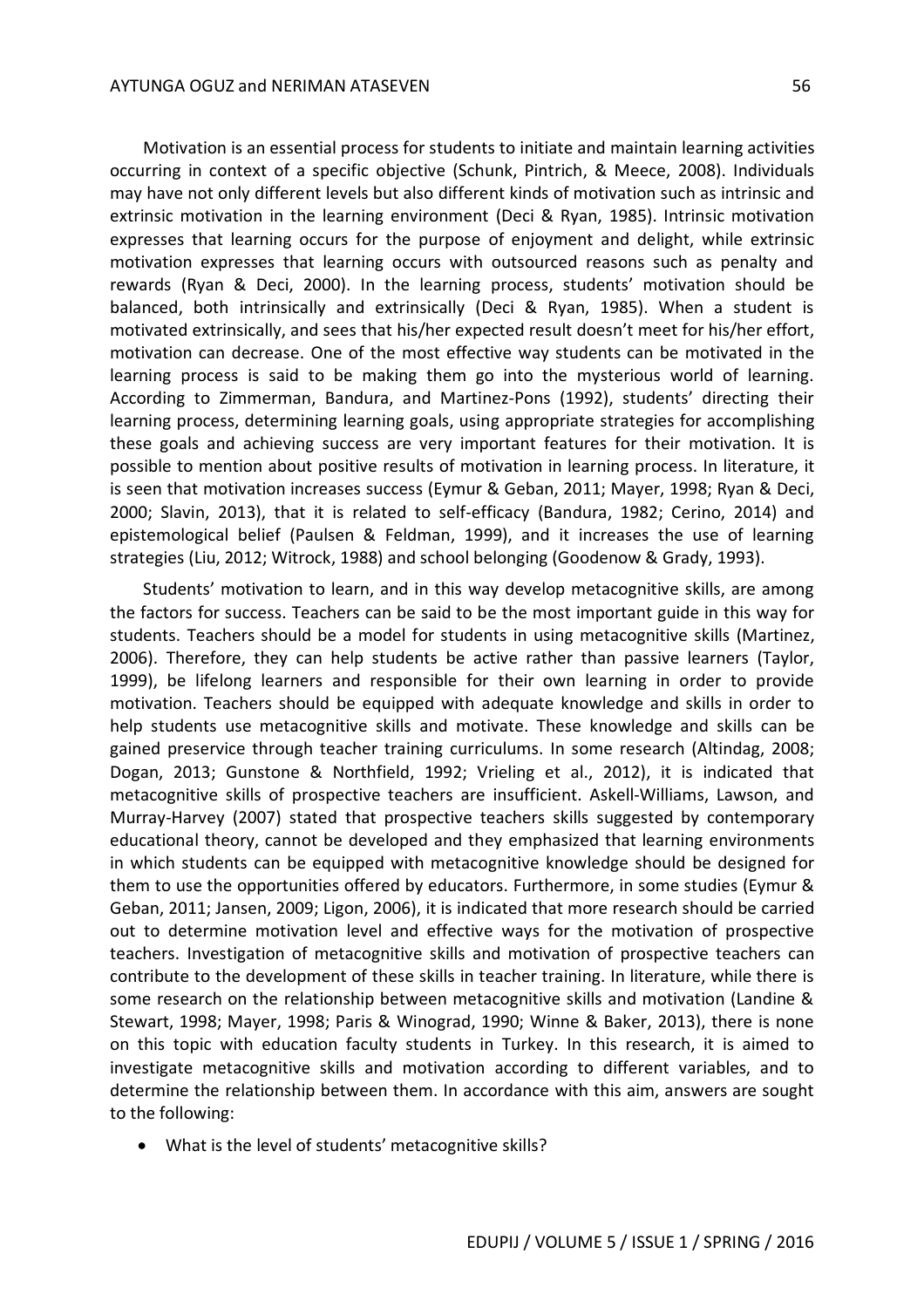- Do students' metacognitive skills differ significantly according to gender, grades, field, and the number of books read monthly, and taking lessons on learning strategies?
- What is the level of students' motivation?
- Does student motivation differ significantly according to gender, grades, field, and the number of books read monthly, and taking lessons on learning strategies?
- Is there a significant relationship between students' metacognitive skills and their motivation?

#### **Methodology**

This research employs the correlational survey method and includes 520 students studying in the Faculty of Education of Dumlupinar University, Turkey. Of the participants, 406 (78.1%) are female and 114 (21.9%) are male. In terms of subject area, 90 (17.3%) of the participants are students of Primary School teaching, 93 (17.6%) from Turkish Language teaching, 97 (18.7%) from Social Science teaching, 92 (17.7%) from Preschool teaching, and 99 (19%) from Science teaching. As to their seniority, 178 (34.2%) are first grade students at the university, 132 (25.4%) are in the second grade, 95 (18.3%) in third grade, and 115 (22.1%) in fourth grade. Regarding book reading, 30 (5.8%) of the students read four or more books in a month, 83 (16.0%) read three books, 130 (25.0%) read two books, and 191 (36.7%) read one book. Whilst 73 (14.0%) of the students took lessons in learning strategies and techniques, 447 (86.0%) of them didn't.

In this research, the "Metacognitive Skills Scale (MSS)" to determine students' metacognitive skills (Altindag & Senemoglu, 2013), and the "Academic Motivation Scale (AMS)" (Karaguven, 2012) to determine students' motivation were used. MSS composed of 30 items has single factor. The Cronbach's Alpha reliability coefficient of MSS is .94, and for this research it is .89. AMS composed of 28 items has 7 factors. Cronbach's Alpha reliability coefficient of AMS is .87, and for this research it is .89. It is .79 for intrinsic motivation to know (IMTK) and .78 for this study; .74 for intrinsic motivation to accomplish (IMTA) and .70 for this study; .67 for intrinsic motivation experience stimulation (IMES) and .71 for this study; .79 for extrinsic motivation identified regulation (EMID) and .71 for this study; .75 for extrinsic motivation introjected regulation (EMIN) and .70 for this study; .73 for extrinsic motivation external regulation (EMER) and .58 for this study and .83 for amotivation (AMOT) and .74 for this study. Descriptive statistics to determine the students' metacognitive skills and motivation were used. A t-test for bilateral comparison, an ANOVA for multiple comparisons, and a Pearson's correlation coefficient for determining the relationship between the two variables (Pearson's r) were used. A significance level of 0.05 was adopted.

#### **Findings**

In this section, findings in accordance with aims of study are presented. Firstly, analysis of metacognitive skills and motivation according to some variables and then analysis for the relationship between these two variables are given. Descriptive statistics results about students' metacognitive skill show that the mean of students' metacognitive skills is  $\bar{X}$ =111.24 (S=14.26). Moreover, the maximum score is Max=150.00, and minimum score is Min=72.00. According to the findings of this research, there is no significant difference between metacognitive skills of female ( $\bar{X}$ =111.03; S=13.95) and male ( $\bar{X}$ =111.97; S=15.32)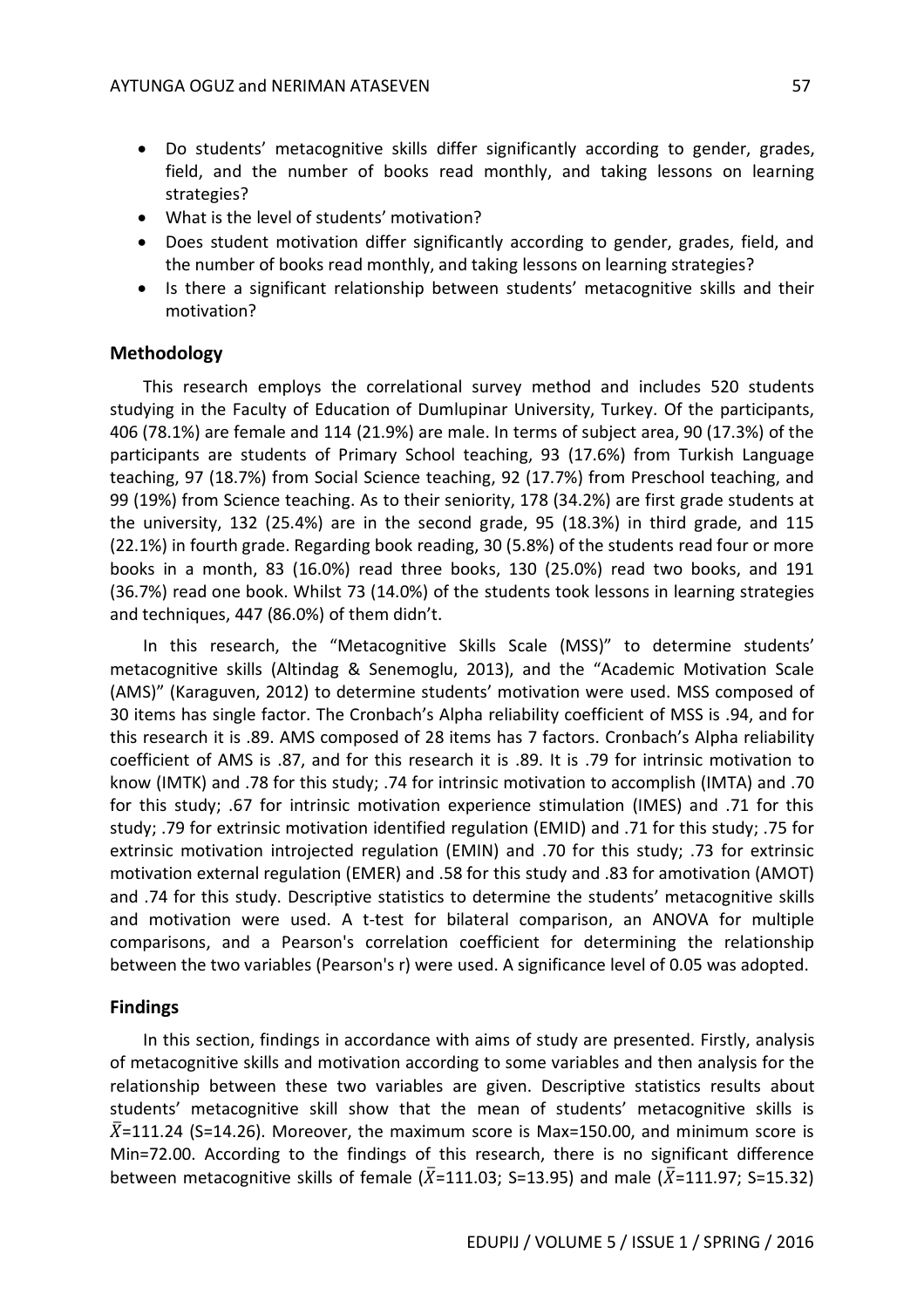students ( $t_{(518)} = .624$ ; p>.05). But, there is a significant difference in students' metacognitive skills according to their grades ( $F_{(3-516)}$ =; p<.05) and a significant difference (p=.024) between students in 3<sup>rd</sup> grade ( $\bar{X}$ =114.27; S=15.90) and students in the 1<sup>st</sup> grade ( $\bar{X}$ =109.17; S=12.76) in favor of students in  $3<sup>rd</sup>$  grade. There is no significant difference for students in other grades. It is also seen in the research that there is a significant difference in students' metacognitive skills according to the number of books they read in a month  $(F_{(4-515)}=3.024;$ p<.05), with a significant difference (p=.015) between students reading three books a month  $(\bar{X}=113.52; S=14.61)$  and students reading no books ( $\bar{X}=106.67; S=15.02$ ) in favor of those reading three books a month. There is no significant difference for the other students. According to the research findings, there is a significant difference between students' metacognitive skills according whether or not they take lessons on the subject of learning strategies ( $t_{(518)}$ =3.938; p<.05). However, there is no significant difference between students' metacognitive skills according to this field ( $F_{(5-514)} = .852$ ; p>.05).

Descriptive statistics results about students' motivation show that highest subscale of motivation of students is EMID ( $\bar{X}$ =22.10; SS=4.77). Furthermore, students' motivation level in AMOT is low ( $\bar{X}$ =9.04; SS=5.48). According to research, there is a significant difference in EMID ( $t_{(518)}$ =2.838; p<.05), EMIN ( $t_{(518)}$ =1.976; p<.05), AMOT ( $t_{(518)}$ =4.568; p<.05), but no significant difference in IMTK  $(t_{(518)}=1.368; p>0.05)$ , IMTA  $(t_{(518)}=1.322; p>0.05)$ , IMES  $(t<sub>(518)</sub>=.430; p>0.5)$ , or EMER  $(t<sub>(518)</sub>=1.694; p>0.05)$  according to gender. There is no significant difference in any of the subscales according to grades [IMTK ( $F_{(3-516)}$ =1.110; p>.05), IMTA ( $F_{(3-56)}$  $_{516}$ =1.010; p>.05), IMES (F<sub>(3-516</sub>)=1.526; p>.05), EMID (F<sub>(3-516</sub>)=1.506; p>.05), DMKI (F<sub>(3-</sub>  $_{516}$ =1.669; p>.05), EMER (F<sub>(3-516)</sub>=1.867; p>.05), AMOT (F<sub>(3-516)</sub>=1.957; p>.05)]. According to the findings of this research, there is a significant difference in IMTK ( $F_{(5-514)}=2.249$ ; p<.05), EMID (F<sub>(5-514)</sub>=2.583, p<.05), EMIN (F<sub>(5-514)</sub>=4.306; p<.05), or AMOT (F<sub>(5-514)</sub>=4.313; p<.05); but no significant difference in IMTA (F<sub>(5-514)</sub>=1.424; p>.05), IMES (F<sub>(5-514)</sub>=2.086; p>.05), or EMER  $(F_{(5-514)}=.450; p>0.05)$  according to the fields. The significant difference in EMID is between students from Turkish Teaching ( $\bar{X}$ =22.84; S=5.01) and Social Science ( $\bar{X}$ =20.32; S=5.28), in favor of students from Turkish Teaching (p=.003). In EMIN, it's between students from Turkish Teaching ( $\bar{X}$ = 18.84; S= 6.02) and Social Science ( $\bar{X}$ =15.01; S=6.07) field, in favor of students from Turkish Teaching (p=.003), and also between students from Turkish Teaching and Primary School Teaching ( $\bar{X}$ =15.73; S=5.64) fields, in favor of students from Turkish Teaching (p=.001). In AMOT, it is between students from Turkish Teaching ( $\bar{X}$ =7.08; S=4.24) and Social Science fields ( $\bar{X}$ =10.61; S=5.94), in favor of students from Social Science, and also between students from Turkish Teaching and Science Teaching ( $\bar{X}$ =9.33; S=5.80) fields, in favor of students from Science Teaching (p=001). There is no significant difference for students of other fields.

According to the research, there is a significant difference in IMTK ( $F_{(4-515)}=5.180$ ; p<.05), IMTA (F(4-515)=4.700; p<.05), IMES (F(4-515)=11.110; p<.05), EMID (F(4-515)=5.136; p<.05), and AMOT ( $F_{(4-515)}=6.277$ ; p<.05); but no significant difference in EMIN ( $F_{(4-515)}=1.941$ ; p>.05) or EMER ( $F_{(4-515)}$ =2.220; p>.05) according to the number of books they read in a month. The significant difference in IMTK is between students who read no books ( $\overline{X}$ =19.24; S=5.46) and those who read two books ( $\bar{X}$ =21.47; S=4.82) and three ( $\bar{X}$ =22.50; S=4.52) books, in favor of students reading two and three books in a month (p=.000). It is also between students who read one book ( $\bar{X}$ =20.61; S=4.69) or three books, in favor of students reading three books in a month (p=.000). In IMTA, it is between students reading no books ( $\overline{X}$ =14.45; S=5.01), those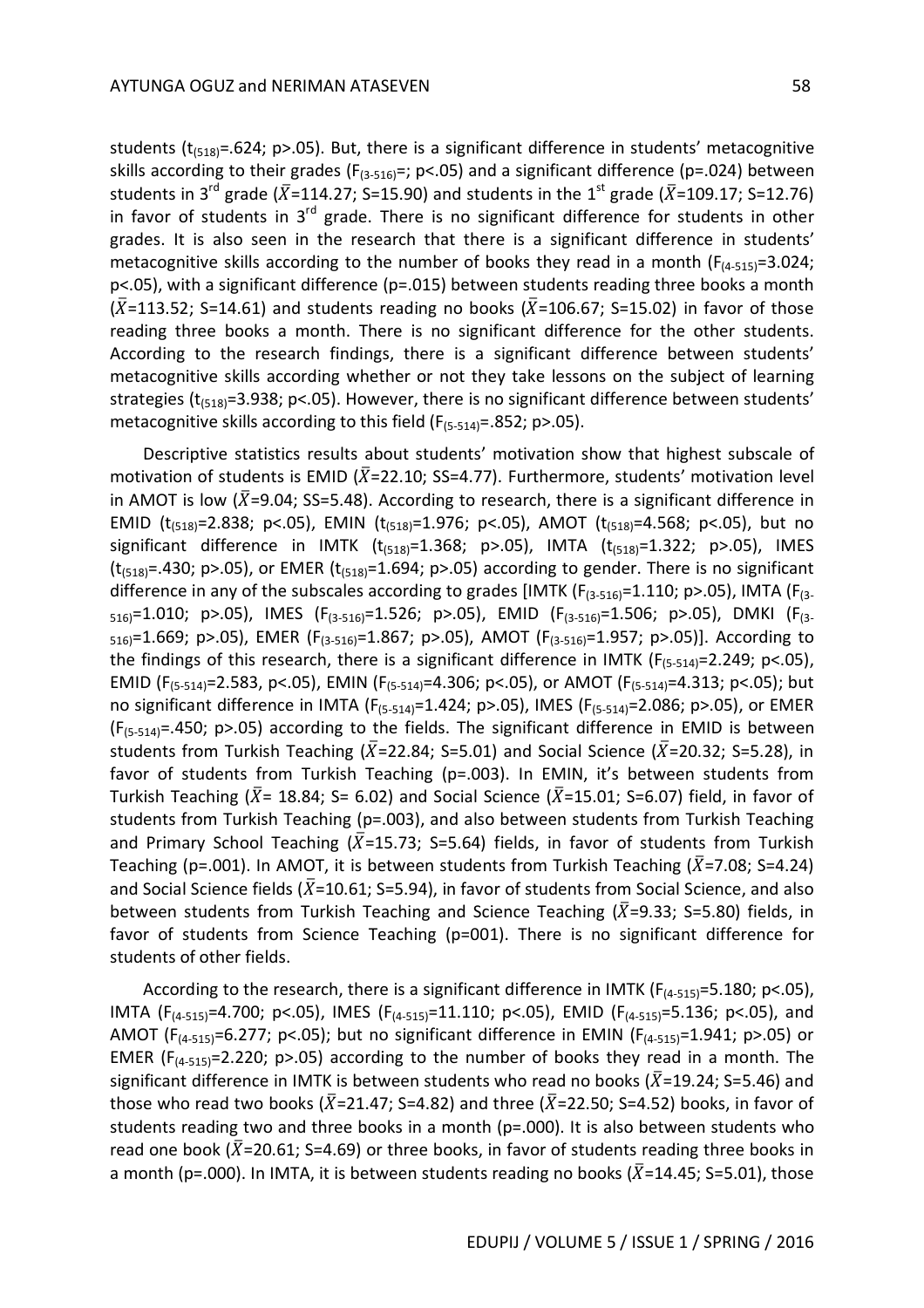who read two books ( $\bar{X}$ =16.51; S= 5.46) and three ( $\bar{X}$ =17.85; S=5.04) books, in favor of students reading two and three books in a month (p=001). In IMES, it is between students who read no books ( $\bar{X}$ =14.50; SS=5.04) and those who read one ( $\bar{X}$ =16.15; S=5.01), two ( $\bar{X}$ =18.38; S=5.05) and three ( $\bar{X}$ =18.54; S=5.56) books, in favor of students reading one, two, and three books in a month (p=000). In EMID, it is between students who read no books  $({\bar X}=20.16; S=4.71)$  and those who read one book  $({\bar X}=22.51; S=4.31)$  or three  $({\bar X}=22.86;$ S=4.50) books, in favor of students reading one or three books in a month (p=000). In AMOT, it is between students who read no books ( $\overline{X}$ =11.36; S=5.48) and students who read one  $(\bar{X}=8.72; S=5.28)$ , two ( $\bar{X}=8.10; S=5.02$ ) or three ( $\bar{X}=8.26; S=5.30$ ) books, in favor of students reading no books in a month ( $p=.000$ ). According to the findings, there is a significant difference in IMTA ( $t_{(518)}=3.222$ ; p<.05) and IMES ( $t_{(518)}=2.321$ ; p<.05); but no difference in IMTK  $(t_{(518)}=1.316; p>0.05)$ , EMID  $(t_{(518)}=1.815; p>0.05)$ , DMKI  $(t_{(518)}=.935; p>0)$ , EMER  $(t_{(518)}=1.924; p>0.05)$  and AMOT  $(t_{(518)}=.880; p>0.05)$  according to whether or not they take lessons on learning strategies.

According to the findings of the research, Pearson's correlation coefficient (r) is .33 between the metacognitive skills and IMTK; .32 between the metacognitive skills and IMTA; .27 between the metacognitive skills and IMES; .22 between the metacognitive skills and EMID; .20 between the metacognitive skills and EMIN; .14 between the metacognitive skills and EMER; -.14 between the metacognitive skills and AMOT. There is a positive significant relationship in low level between the metacognitive skills and IMTK, IMTA, EMID, IMES, EMER, EMIN and a negative, significant relationship in low level between the metacognitive skills and AMOT. The highest relationship is between the metacognitive skills and IMTK.

#### **Conclusion and Discussion**

According to the research, the mean value of students' metacognitive skills is 111.24. The level of students' metacognitive skills can be said to be high, considering that the midscore of the MSS is 150 (Altindag & Senemoglu, 2013). This result can be said to be positive, because students who use their metacognitive skills effectively and are more aware of what, how and when they can learn know the key for their learning (Álvarez, 2010; Ozden, 2011; Senemoglu, 2012). Furthermore, students with high level metacognitive skills have high levels of self-efficacy (Landine & Stewart, 1998; Moores et al., 2006), as well as critical thinking skills (Ku & Ho, 2010; Magno, 2010).

According to research, there is no significant difference between female and male students' metacognitive skills. The research performed by Memnun and Akkaya (2009), Ozsoy and Gunindi (2011) also support the results of the current research. However, Bidjerano (2005), Carr and Jessup (1997), and Niemivirta (1997) indicated that gender does have a significant effect on metacognition. Contradiction between research findings can be explained by cultural differences. According to this research study, students' metacognitive skills differ significantly according to grades. Some research studies (Anderson, 2002; Hacker & Dunlosky, 2003; Kuhn, 2000) indicated that metacognitive skills develop according to age and experience. So, it is therefore an expected result that metacognitive skills differ significantly according to grades. Findings in the research of Memnun and Akkaya (2009), and Ozsoy and Gunindi (2011) also support these findings.

According to the findings of this research, there is no significant difference between students' metacognitive skills according to their field (subject discipline). These skills can be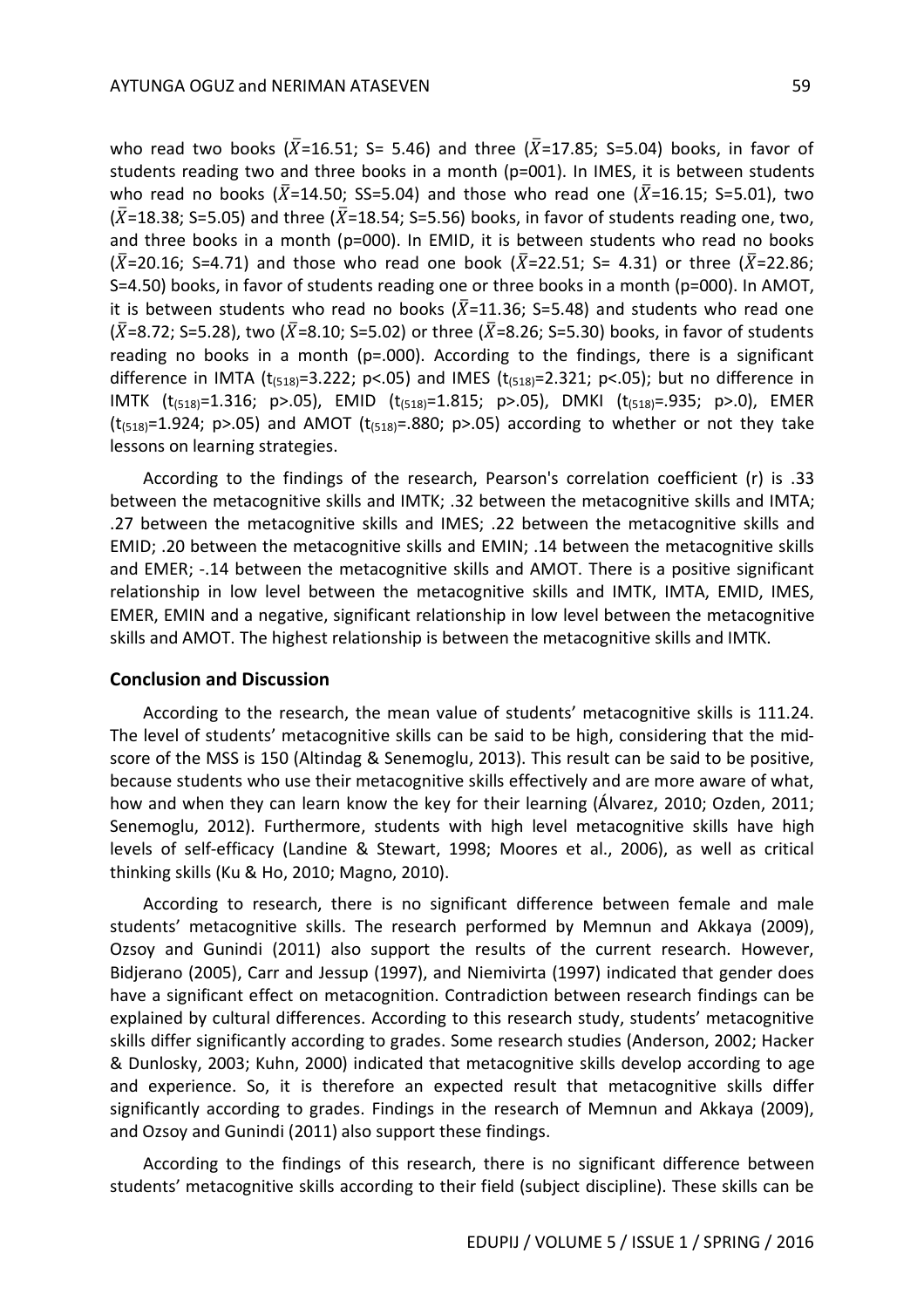similar for students in all fields. This result could be because of the fact that the way learning environments are organized and the way some factors affecting metacognitive skills are applied are similar. Research of Okcu and Kahyalioglu (2007) support this research finding, while that of Bedel and Cakir (2013) and Coban (2012) do not. In this research, it is seen that students' metacognitive skills differ according to the number of books they read a month. Considering that the reading habit develops metacognition (Ozbay & Bahar, 2012), this result can be said to be expected. In this research, students' metacognitive skills differ according to whether or not they take lessons on learning strategies. Using learning strategies can be dependent to metacognitive skill development (Hoskins & Fredriksson, 2008; Senemoglu, 2012) and in this context, students that take lessons in learning strategies have a high level of metacognitive skills (Anderson, 2002; Taylor, 1999; Wittrock, 1988). In this process, the role of teacher is to help their students think about their learning process and the role of students is to take the responsibility of their learning by thinking, monitoring and evaluating

their learning process (Álvarez, 2010). Doing some exercise to realize these roles in teacher training curriculum help prospective teachers develop their metacognitive skills and to be autonomous learners. They can be conscious teachers in how information is obtained, kept in mind and related with other information and can be equipped with knowledge and ability about effective teaching strategies (Slavin, 2013).

According to the research, the highest motivation of students is EMID. If it is thought that EMID steers individuals to achieve individual benefits (Vallerand et al., 1992), students are said to be motivated mostly when they achieve individual benefit. Furthermore, students can be said to have high levels of motivation in IMTK, EMID and EMER, and medium level in IMTA, IMES, and DMKI. In this context, students can be said to be motivated due to outsourced reasons. This result is similar with findings of Gomleksiz and Serhatlioglu (2013). Considering that students will be successful when they are intrinsically and extrinsically motivated (Eymur & Geban, 2011; Slavin, 2013; Terzi, Unal, & Gurbuz, 2012; Kubiatko & Arik, 2014), high and medium level motivation of students in the current study indicates that students will be successful.

According to research, a significant difference was found in EMID, EMIN and AMOT according to gender, but wasn't found in IMTK, IMTA, IMES and EMER. Eymur and Geban (2011) found a significant difference in students' motivation in IMES, but didn't find in other subscales. Spittle, Jackson, and Casey (2009), found that motivation doesn't differ significantly according to gender, but Ligon (2006) and Terzi et al. (2012) found that it differs. According to the research, there isn't any significant difference in students' motivation according to grades. It is expected that students have positive experiences about lessons and become more motivated. In the current study, however, it was found that levels of students' intrinsic and extrinsic motivation does not differ according to grades. In literature, some research (Guven, 2013; Keklik & Keklik, 2012) found significant difference according to grades but some (Ligon, 2006; Spittle et al., 2009; Terzi et al., 2012) didn't. According to the research, a significant difference was found in IMTK, EMID, EMIN and AMOT, but no difference in IMTA, IMES and EMER according to field. Demir and Ari (2013) found no significant difference in motivation according to field, yet Sahin and Cakar (2011) did. According to the research, a significant difference was found in IMTK, IMTA, EMID and AMOT, but no difference in EMIN and EMER according to status of book reading each month. Furthermore, the highest motivation is in IMTK according to status of book reading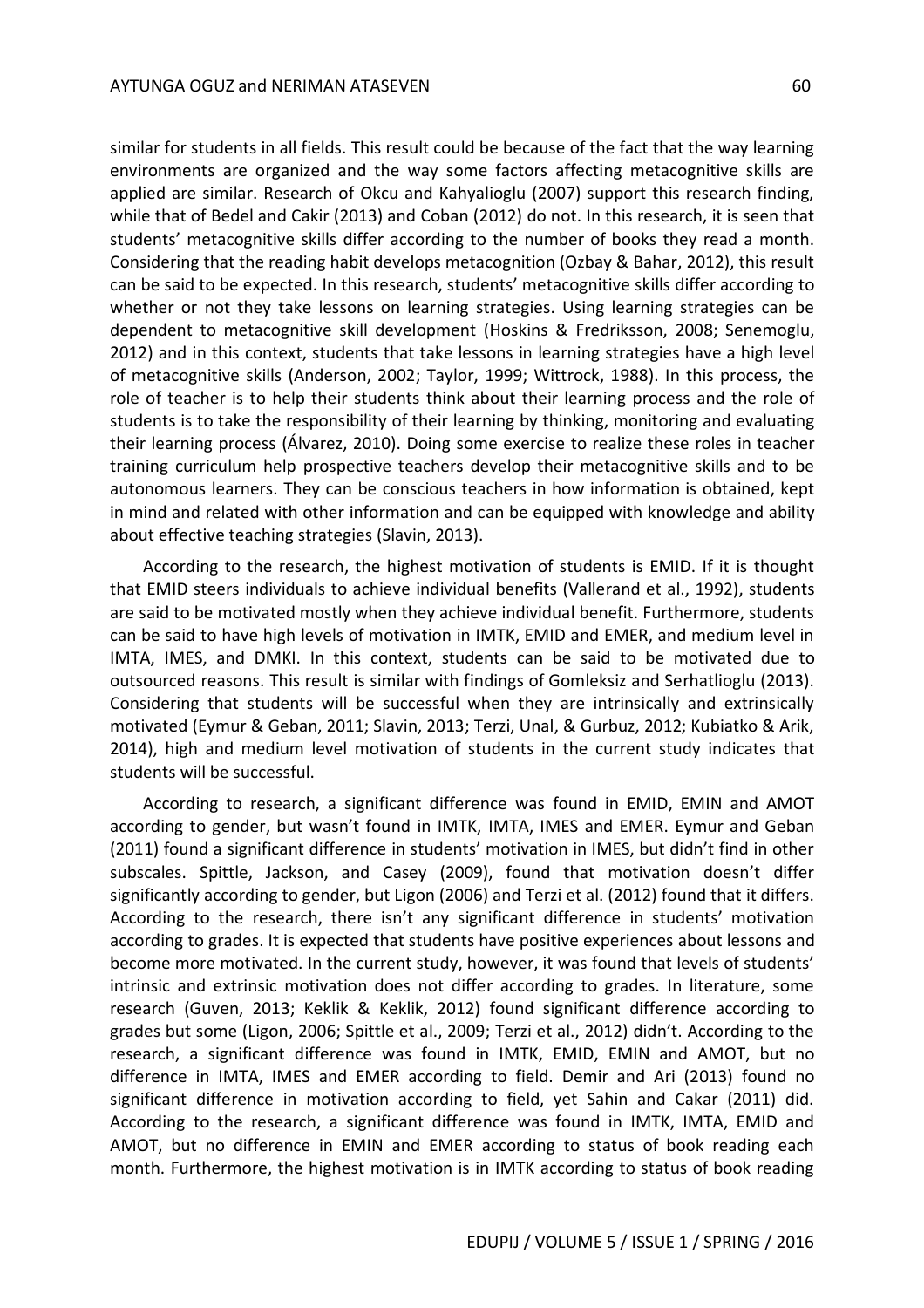each month and the more books the students read, the higher the motivation level they have. In these subscales, students become motivated to learn to explore and try to understand new information (Vallerand et al., 1992). So it can be said that students read books to obtain new information. A significant difference was found in IMTA and IMES, but wasn't found in IMTK, EMID, EMIN, EMER or AMOT according to the status as to whether or not they take lessons about learning strategies. Furthermore, students that take these lessons have higher motivation levels. In some research (Liu, 2012; Wittrock, 1988), students that have learning strategies are more motivated to learn. Therefore, it is natural for students that take lesson about strategies and in this way have more information about strategies and use them to become motivated. It can be said that taking lessons about learning strategies both develops metacognitive skills and increases motivation.

According to the research, there is a significant relationship between metacognitive skills and motivation. Findings in the research of Landine and Stewart (1998), and Vrieling et al. (2012) are parallel with this finding. It is an expected result, because individuals that plan, monitor and evaluate their learning have higher motivation levels (Mayer, 1998; Winne & Baker, 2013). Metacognitive skills help students become more successful (Jacobs & Paris, 1987; Kuhn, 2000) and a taste of success can be said to increase their motivation.

In teacher education curriculums, designing activities that can develop students' metacognitive skills can be said to help them learn to learn and to increase their motivation. In curriculum, teachers should allocate time for learning strategies teaching, reflective thinking activities and they should also encourage students to read books. Teaching learning strategies can be said to develop students' metacognitive skills. It could also be investigated how some variable activities composed of different techniques affect students' metacognitive skills and motivation. Furthermore, students metacognitive skills and motivation can be investigated with different variables such as self-regulation, self-efficacy, problem-solving skills, reflective thinking.

#### **Notes**

Corresponding author: AYTUNGA OGUZ

This article was presented at the Third International Congress on Curriculum and Instruction, in Adana, Turkey on October 22-24, 2015.

#### **References**

- Altindag, M. (2008). *Hacettepe universitesi egitim fakultesi ogrencilerinin yurutucu bilis becerileri.* Doktora Tezi, Hacettepe Universitesi Sosyal Bilimler Enstitusu, Ankara.
- Altindag, M., & Senemoglu, N. (2013). Yurutucu bilis becerileri olcegi. *Hacettepe Universitesi Egitim Bilimleri Dergisi, 28*(1), 15-26.
- Álvarez, A. O. (2010). Reflecting on metacognitive strategies in FL teaching and learning. *Cuadernos de Lingüística Hispánica*, *16*, 69-82.
- Anderson, N. J. (2002). *The Role of Metacognition in Second Language Teaching and Learning*. ERIC Digest.
- Askell-Williams, H., Lawson, M., & Murray-Harvey, R. (2007). "What happens in my university classes that helps me to learn?" Teacher Education Students' Instructional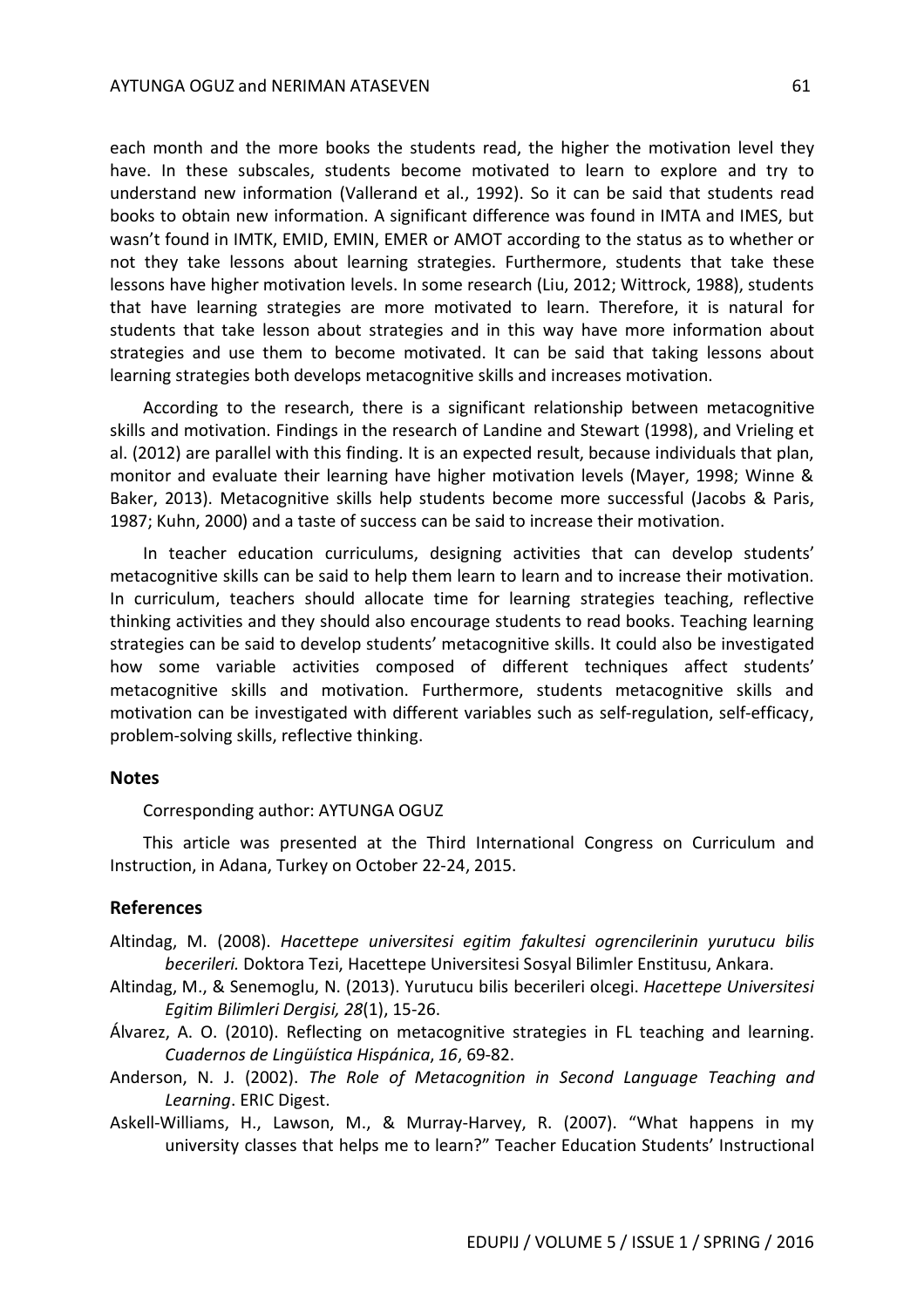Metacognitive Knowledge. *International Journal for the Scholarship of Teaching and Learning*, *1*(1), 1-21.

- Bandura, A. (1982). Self-efficacy mechanism in human agency. *American Psychologist*, *37*(2), 122-147.
- Bedel, E. F., & Cakir, M. (2013). Okul oncesi ve biyoloji ogretmen adaylarında bilisustu farkindalik ve epistomolojik inanclarin incelenmesi. *M.U. Ataturk Egitim Fakultesi Egitim Bilimleri Dergisi, 37,* 84-98.
- Bidjerano, T. (2005). Gender differences in self-regulated learning. *Online Submission*. http://eric.ed.gov/?id=ED490777
- Carr, M., & Jessup, D. L. (1997). Gender differences in first-grade mathematics strategy use: Social and metacognitive influences. *Journal of Educational Psychology*, *89*(2), 318- 328.
- Cerino, E. S. (2014). Relationships between academic motivation, self-Efficacy, and academic procrastination. *Psi Chi Journal of Psychological Research*, *19*(4), 156-163.
- Coban, H. (2012). The relationship between candidate teachers' mathematical reasoning skills and their level of using metacognitive learning strategies. *Mustafa Kemal Universitesi Sosyal Bilimler Enstitusu Dergisi, 9*(19), 205-221.
- Deci, E. L., & Ryan, R. M. (1985). *Intrinsic motivation and self-determination in human behavior*. Springer Science & Business Media.
- Demir, M. K., & Ari, E. (2013). Ogretmen adaylarinin akademik gudulenme duzeylerinin cesitli degiskenler acisindan incelenmesi. *Journal of Theory and Practice in Education*, *9*(3), 265-279.
- Dogan, A. (2013). Ust bilis ve ust bilise dayali ogretim. *Middle Eastern & African Journal of Educational Research*, (3), 6-20.
- Eymur, G., & Geban, O. (2011). An investigation of the relationship between motivation and academic achievement of pre-service chemistry teachers. *Egitim ve Bilim, 36*(161), 246-255.
- Flavell, J. H. (1979). Metacognition and cognitive monitoring: A new area of cognitive developmental inquiry. *American Psychologist, 34(10),* 906-911.
- Gomleksiz, M. N., & Serhatlioglu, B. (2013). Ogretmen adaylarinin akademik motivasyon duzeylerine iliskin gorusleri. *TSA Dergisi, 17*(3), 99-127.
- Goodenow, C., & Grady, K. E. (1993). The relationship of school belonging and friends' values to academic motivation among urban adolescent students. *The Journal of Experimental Education, 62*(1), 60-71.
- Gunstone, R. F., & Northfield, J. (1992). Conceptual change in teacher education: The centrality of metacognition. http://eric.ed.gov/?id=ED348342
- Guven, M. (2013). Relation of motivation and religiosity: An empirical research on the relation of academic motivation and intrinsic religious motivation. *Ekev Akademi Dergisi, 17*(55), 151-165.
- Hacker, D. J., & Dunlosky, J. (2003). Not all metacognition is created equal. *New Directions for Teaching and Learning*, *2003*(95), 73-79.
- Hoskins, B., & Fredriksson, U. (2008). Learning to learn: What is it and can it be measured. *Joint Research Centre Technical Report JRC*, *46532*.
- Jacobs, J. E., & Paris, S. G. (1987). Children's metacognition about reading: Issues in definition, measurement, and instruction. *Educational Psychologist,* (22), 255-278.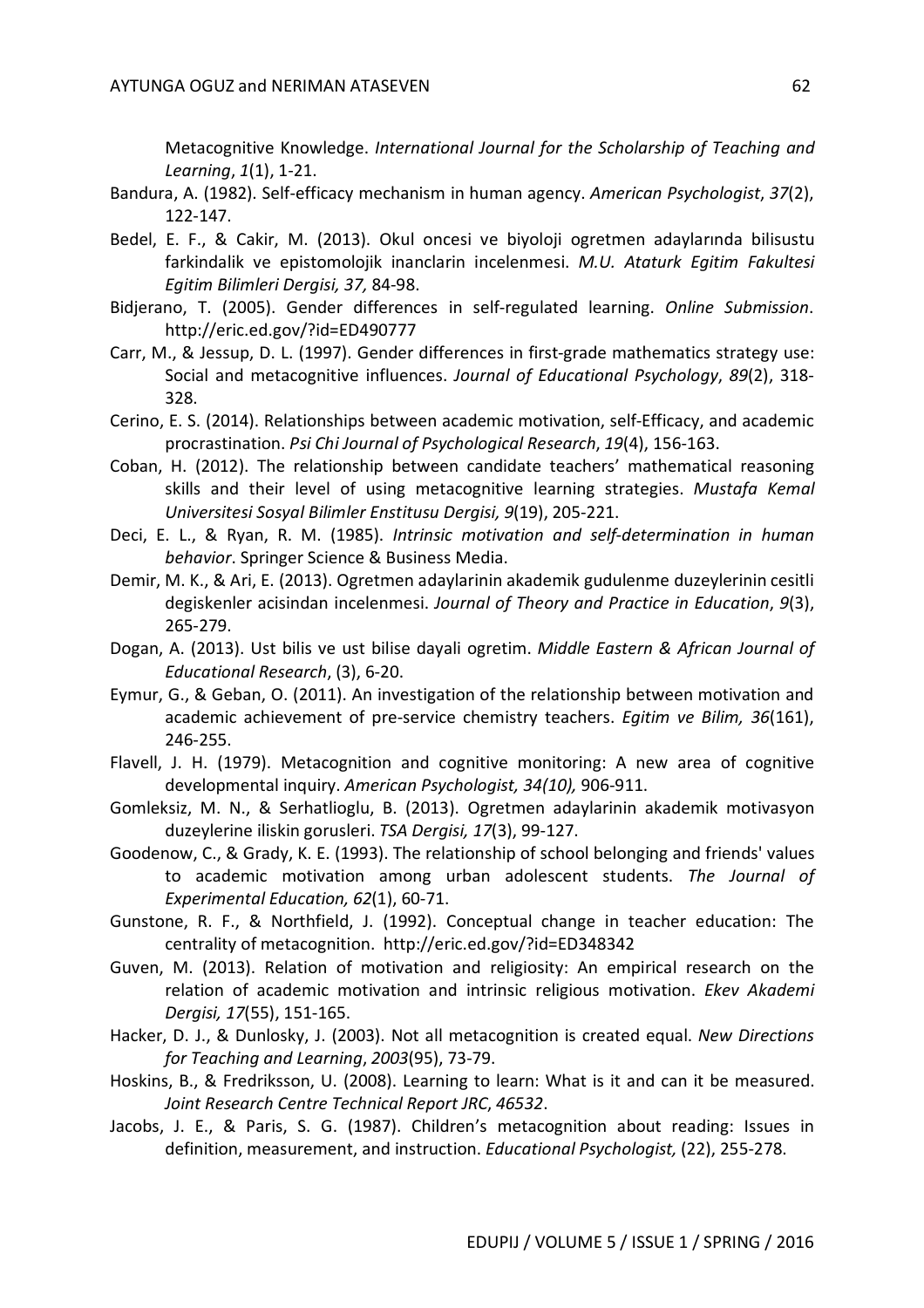- Jansen, A. (2009). Prospective elementary teachers' motivation to participate in whole-class discussions during mathematics content courses for teachers. *Educational Studies in Mathematics*, *71*(2), 145-160.
- Karaguven, M. H. U. (2012). Akademik motivasyon olceginin Turkce adaptasyonu*. Kuram ve Uygulamada Egitim Bilimleri, 12*(4), 2599-2620.
- Keklik, I., & Keklik, D. E. (2012). Examination of high school students' motivation and learning. *Hacettepe Universitesi Egitim Fakultesi Dergisi, 42*(42), 238-249.
- Ku, K. Y., & Ho, I. T. (2010). Metacognitive strategies that enhance critical thinking. M*etacognition and Learning*, *5*(3), 251-267.
- Kubiatko, M., & Arik, R. S. (2014).Comparison of the Effects of Gender Variable on Attitudes Towards the Teaching Profession by Random and Fixed Effects Model: Meta-Analysis. *Educational Process: International Journal, 3*(1-2), 52-64.
- Kuhn, *D. (2000). Metacognitive development. Current Directions in Psychological Science, 9*(5), *178-181.*
- Landine, J., & Stewart, J. (1998). Relationship between metacognition, motivation, locus of control, self-efficacy, and academic achievement. *Canadian Journal of Counselling, 32*(3), 200-212.
- Ligon, N. Y. (2006). Assessing the achievement motivation across grades and gender. Doctoral Dissertation Abstract, State University of New York at Albany, USA. http://elibrary.ru/item.asp?id=9420612.
- Liu, Y. (2012). Motivation and its relationship with learning strategy. *Online Submissioni, Paper presented at the International Conference on Chinese as a Second Language*  Research (2nd, Taipei, Taiwan, Aug 2012).

http://files.eric.ed.gov/fulltext/ED539385.pdf.

- Magno, C. (2010). The role of metacognitive skills in developing critical thinking. *Metacognition and Learning*, *5*(2), 137-156.
- Martinez, M. E. (2006). What is metacognition? *Phi Delta Kappan*, *87*(9), 696-699.
- Mayer, R. E. (1998). Cognitive, metacognitive, and motivational aspects of problem solving. *Instructional Science*, *26*(1-2), 49-63.
- Memnun, D. S., & Akkaya, R. (2009). The levels of metacognitive awareness of primary teacher trainees. *Procedia-Social and Behavioral Sciences, 1*(1), 1919-1923.
- Moores, T. T., Chang, J. C. J., & Smith, D. K. (2006). Clarifying the role of self-efficacy and metacognition as predictors of performance: construct development and test. *ACM SIGMIS Database*, *37*(2-3), 125-132.
- Niemivirta, M. (1997). Gender differences in motivational-cognitive patterns of selfregulated learning. Paper presented at the annual meeting of the American Educational Research Association, Chicago, IL, http://files.eric.ed.gov/fulltext/ED410478.pdf.
- Okcu, V., & Kahyalioglu, M. (2007). Ilkogretim ogretmenlerinin bilis otesi ogrenme stratejilerin belirlenmesi. *Suleyman Demirel Universitesi Sosyal Bilimler Enstitusu Dergisi, 2*(6), 129-146.
- Ozbay, M., & Bahar, M. A. (2012). Ileri okur ve ustbilis egitimi. *Uluslararasi Turkce Edebiyat Kultur Egitim (TEKE) Dergisi, 1*(1), 158-177.
- Ozden, Y. (2011). *Ogrenme ve Ogretme*. Ankara: Pegem Akademi Yayincilik.
- Ozsoy, G., & Gunindi, Y. (2011). Prospective preschool teachers' metacognitive awareness. *Elementary Education Online, 10*(2), 430-440.